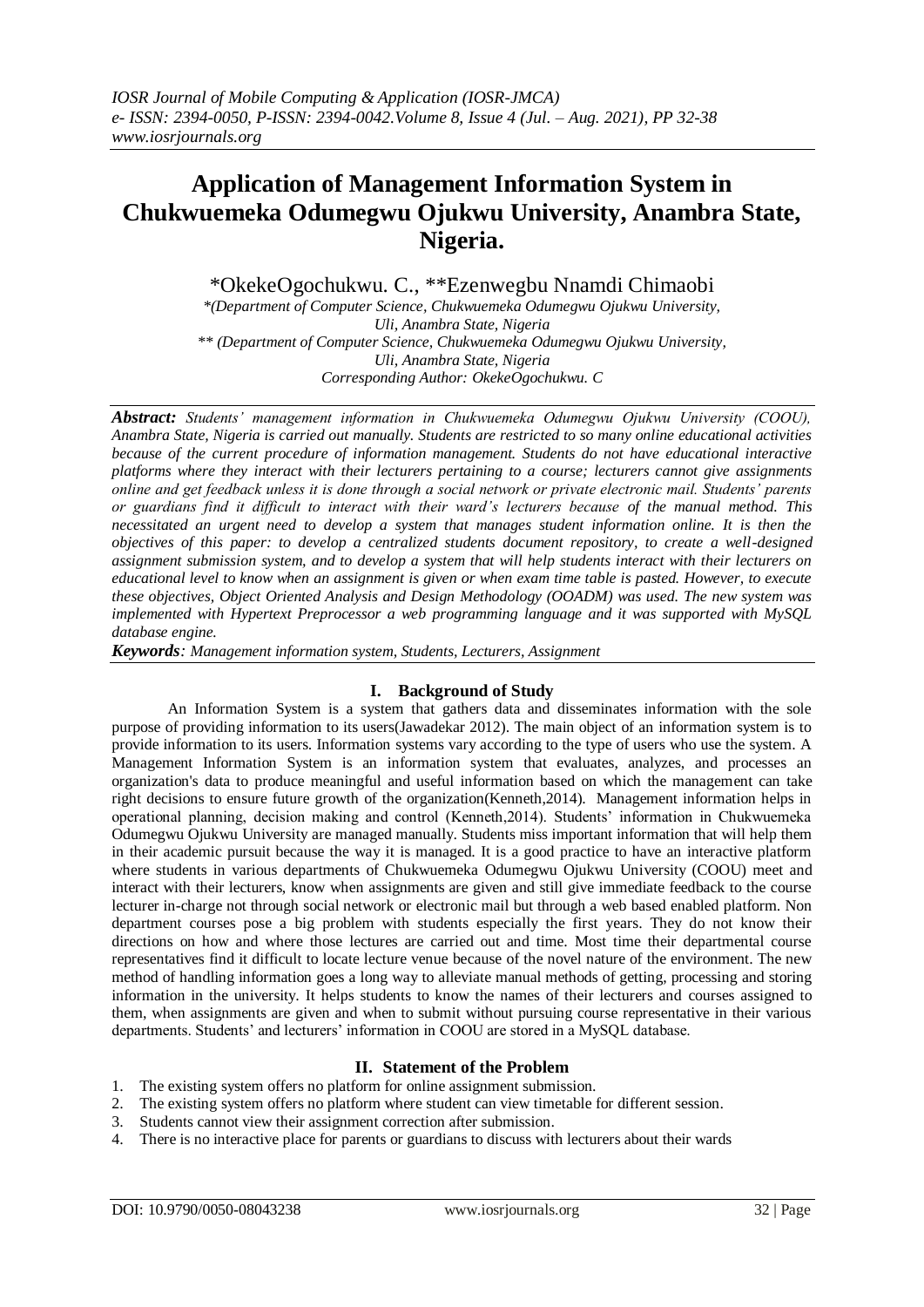## **III. Aim and Objectives of the Study**

The main aim of this paper is to apply management information system in Chukwuemeka Odumegwu Ojukwu University, Anambra State, Nigeria.

The objectives are as follows:

- 1. To develop a student management system.<br>2. To develop a centralized students' docume
- To develop a centralized students' document repository.
- 3. To develop a well-designed assignment submission system.
- 4. To develop a system that will help students interact with their lecturer on academic levels.

#### **Importance ofthe Study**

This paperhelps in strategic planning, in resource allocation, in cost effectiveness analysis and in planning personnel requirements.

### **Review of Related Literatures**

This chapter reviews the existing literature pertaining management information system in an organizational set up. Pettigrew (2012) undertook a major series of early studies into industrial change. His studies focused upon aspects of change within large multinational organizations, which mirror educational systems in some respects. He identified at an early stage how existing attitudes could shape internal change, and how interest groups needed to be managed. Above all, perhaps, his concept of 'the mobilization of support' was central, and is as pertinent now as it was then. In 2009, Peters looked at implications of change for managers, and, as a consequence, the impacts that managers should consider when change is a necessity or a desirable action. He was concerned with the concept of the potential for rapid innovation within companies, and the need to consider failure as a reasonable and useful element within the entire realm of processes of change.Morgan (2006). Morgan looked at the ways in which organizations can be managed, and the implications that this has for a developing, continuing or changing practice. His work looked at the industrial and commercial fields, and showed that there was a need for those managing change to consider the overall approaches that can be undertaken at an organizational level. In2000, Browning offered what might be considered a realistic viewpoint on commercial change. He argued that change for individuals was not easy, and that change for groups or organizations were even more difficult. However, he argued further that the need for change was certain, and that therefore the control of change must be a major consideration for all organizations. He argued that those who had some control over processes of change would be more successful than those who did not.

Furthermore, Carnall in 2000, identified an important series of effects on working practices that individuals move through when they experience change. He noted that individuals go through a series of five stages – shock, denial, testing, owning, and implementing. Carnall showed that effectiveness can be affected by change, and that some lowering of effectiveness should be anticipated at the early stages before the positive outcomes of change from later stages emerge. He showed that the stages individuals work through need to be managed from both an individual and a group point of view. Mevarech (1997) also showed this effect in an educational context, and argued that the lowering of effectiveness at early stages could halt the emergence of higher level outcomes at later stages. Davies 2001, pointed to the need to consider how to manage a wide range of different attitudes in change situations. She identified the need for school managers to consider a range of attitudes - threat, anxiety, inadequacy, and antagonism as major negative effects. However, she did not from her studies look at the needs and implications for managing positive attitudes in change situations – it can be just as hard to manage enthusiasm, commitment and endeavor when resources and access to those resources are limited, for example.Rogers (2005), undertook an important early study on the effects that change has upon the time for its implementation. His work indicated a long time need of some 25 years to introduce change effectively into practice. Other later studies (Passey, et al., 2000) have pointed to the fact that ICT implementation in schools is now happening over shorter time intervals. However, the fact that technological change can happen more rapidly than an integration of ICT into practice means that the development of uses of ICT into practice need to be managed all the more.

Moreover, Information systems support not only information process but also innovations (Bellum, 2003). As being adaptable to changes, these systems are helpful to cope with the demands for change. Therefore, school management information systems improve the adaptation of the school to the environment. They enable the school to comprehend and define inner and outer information transfer. Thereby, school management both meets the demands and expectations of its inner (Lecturer, student) and outer members; and ensures that school activities are arranged accurately and on time (Pegler, 2002). Introduction of school management information systems to schools have caused significant changes in roles and working styles of managers (Telem, 2009). School management information systems have changed school management in the areas of leadership, decision making, workload, human resource management, communication, responsibility and planning (Arnold, 2008). Strategically school management information systems help the manager in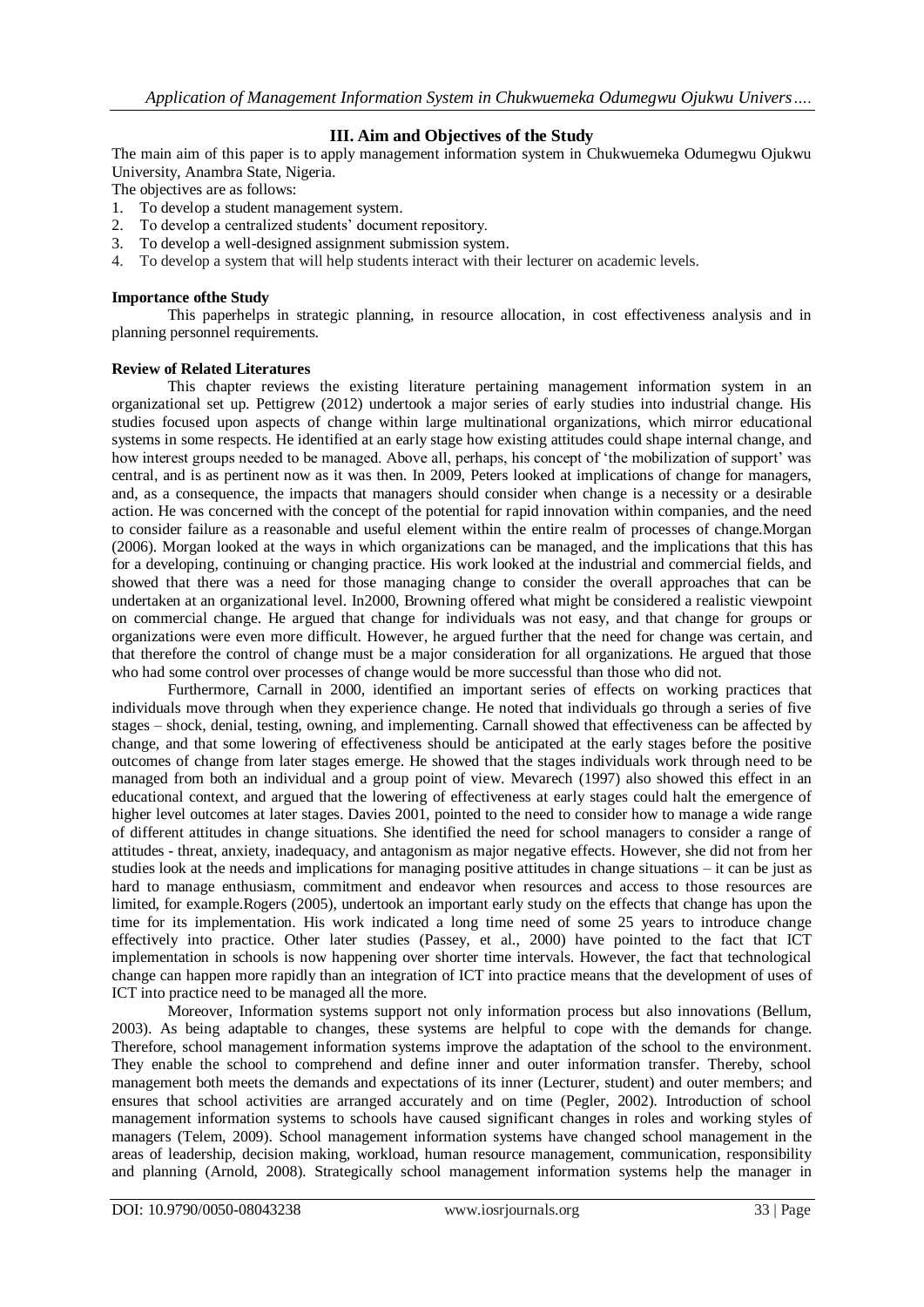determining the aims of the school, making long term plans, distributing resources, and forming educational methods of future, determining performances of teachers and success of the school (Telem, 2009). In this way, school management information systems can also be used as a tool to initiate and use educational leadership of the manager (Telem, 2009).

Moreover, School management information systems provide information and various reports from the database in order to make decisions in line with the aims of the school and facilitate controlling of the activities to achieve the aims (Telem, 2009). Information technology helps the manager to access, manage and report the information quickly and easily. While telecommunication nets provide the manager with wide resources of information that can be used in problem solving, written communication has been grown richer by means of word processors and e-mails (Anderson, etal 2005). As we can see information systems have changed the roles of school managers (Pegler, 1992) and have changed their methods of working (Christopher, 2003). One of these is to develop a database that includes information on student registration and family, discontinuity, grades, staff and classes, and course information. These are just a step of school information systems. Other parts of information systems are management of school library, finance, fixtures, school schedule planning, standard reports sent to higher levels of school administration, etc. Researches in various countries confirm that school management information systems increase organizational and managerial effectiveness. After studies done with American school managers, Hedberg,etal (1992) stated that efficiency has increased in decision making at schools where school management information systems are used. In his study where Gurr (2000) examined effects of school management information systems on working of primary school managers in Australia, managers stated that use of school management information systems has introduced them information technologies and the facilities, lessened their workload and made management process more efficient, helped them use time more efficiently, made teachers feel themselves more important, made them and the teachers wish to improve themselves more, made important changes in education and teaching, and increased the quality of inschool communication. However in literature there are researches that show that school managers had problems in using school management information systems. For example,Visscher, etal (2009) in their study with 195 managers and teachers working in 63 high schools in Holland found out that school management information systems were mostly used in routine works and managers and lecturers did not have sufficient education on the system. Managers and lecturersindicated that while school management information systems had positive effects on evaluation of efficiency of the school, development of using sources, quality of educational programming and inschool communication, it increased their workload and caused stress. The research indicated that this stress is reduced in schools where education is sufficiently given on the system and where innovation is clearly stated as a vision. In addition, it was found that the staff that used the system had higher motivation, was keen to take more education, and adopted the vision of the school more. In the research where Warren (2008) examined the effects of information systems on educational decision making, he found out that school managers have not taken sufficient education on efficient use of the information technologies.

#### **Analysis of the Present System**

The present system carries out most of the students' information processing manually. Students get their assignments from their course lecturers and submit manually. School time table is generated in the same way. There is no interactive platform where students, parents, guardians and lecturers meet and discuss educational problems pertaining to their wards sent to school. The system does not remind student to check for their result when available. The system has no central database where the details of all the student in the school are stored and retrieved.

#### **Analysis of the Proposed System**

The proposed system uses a web based method to give assignments, submit assignments, obtain immediate feedback from the assignments, obtain time table needed for a particular event in the school and also has a platform where students' parents and guardians interact with lecturers to know the general academic performance and other vital information needed in their academic pursuit. The proposed has a central database where all the students and lecturers' details are stored using MySQL. Students and parents can access their students' details from anywhere through the help of internet. The proposed system has a notification capability where the students or parents receive a notification of the available message online.

#### **Input Documents Analysis**

The output of the proposed system is determined by the input to the system. The proposed system accepts information from the keyboard, scanner, process it and output the report. The input to the system is as follow: Request for Adding course, Request for registering a lecturer, Request Section Registration, Request Course registration and Request User registration. Students and Lectures form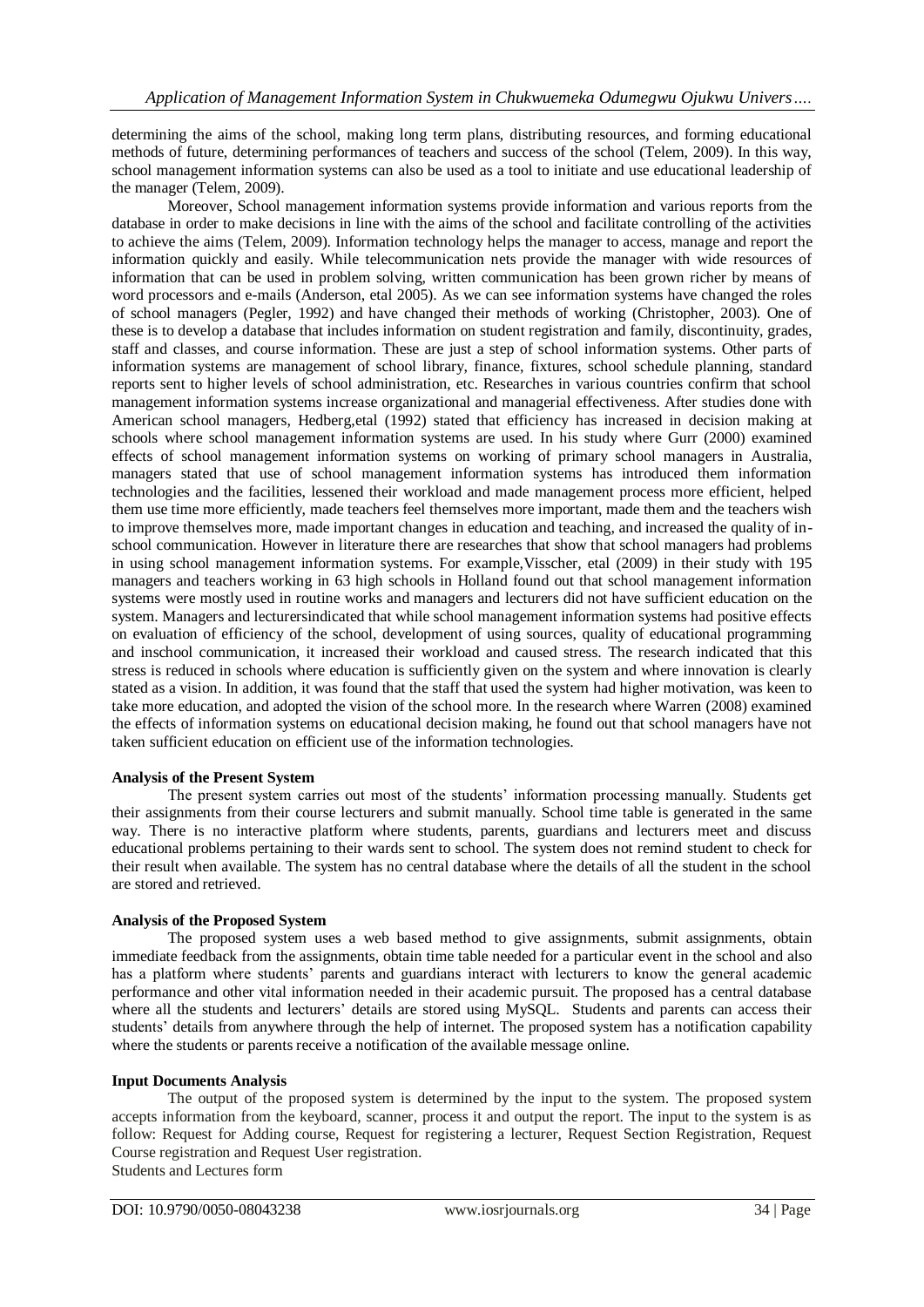| $\mathbf{A}$ sections |               | <b>Cancel add</b> |
|-----------------------|---------------|-------------------|
| Add section           |               |                   |
| Section name*         | Section name  |                   |
| Section Title*        | Section Title |                   |
| Class <sup>*</sup>    |               | $\sim$            |
| Lecturer »            |               |                   |
|                       |               |                   |
|                       | Add section   |                   |

#### **Output Documents Analysis**

Once the inputs are collected, the obtained data are processed properly for effective use. The data/information processed is stored in the computer for subsequent use or output. These output includes the documentation generated after the processing of data/information supplied to the system. The outputs are: courses registered, Lecturers in charge of courses, Academic sessions, Students academic levels, Academic announcements, Confirmation message and Error message.

#### **Information Flow Diagram of the proposed system**



**Fig 1Information and Product Flow Diagram**

## **High Level Model of the Proposed System**



**Fig 2 High Level Model of the Proposed System**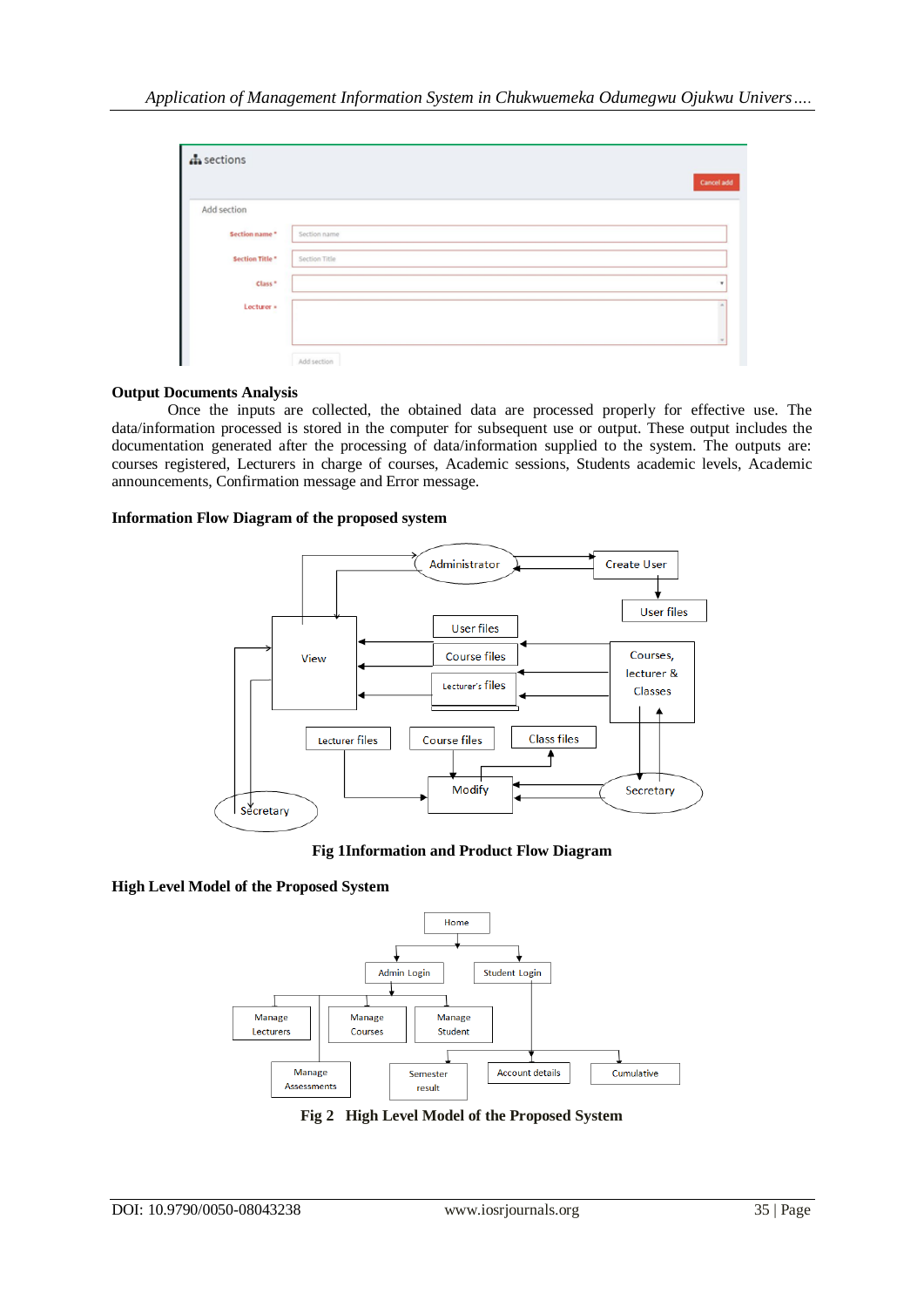*Application of Management Information System in Chukwuemeka Odumegwu Ojukwu Univers….*

## **IV. Results**

The output of this paper is a web based system that automates students' information like assignments given, when to be submitted and immediate evaluation by the course lecture. Also an interactive platform where students' parents and guardian mix well their wards lecturer.

| (% dashboard          |                                     | ⊙ Assign English Language a class |                                                                     |         |                           |  |  |
|-----------------------|-------------------------------------|-----------------------------------|---------------------------------------------------------------------|---------|---------------------------|--|--|
| 발 student             | $\mathbf{y}$                        |                                   |                                                                     |         |                           |  |  |
| 上 teacher             |                                     | = Class List                      |                                                                     |         |                           |  |  |
| 1 Parents             |                                     | 10 - perpage                      |                                                                     |         | Search:                   |  |  |
| $h$ dass              | $\mathbb{R}$<br>$\mathbf{r}$ $\sim$ | Class Name                        | Current Tutor                                                       | Options |                           |  |  |
| <b>Q</b> Courses      | $\mathbf{p}$                        |                                   |                                                                     |         |                           |  |  |
| C: Manage Assessments | ×<br>т.<br>$\geq$                   | <b>JSS1</b>                       | Ekene Olum                                                          | None    | ٠                         |  |  |
| a Message             | ×<br>$\mathbf{2}$                   | \$82                              | Victor City Man Amobi                                               | None    | ÷                         |  |  |
| $Q$ settings          | $\mathbb{R}$<br>×<br>$\mathbf{3}$   | \$83                              | Victor City Man Amobi                                               | None    | ÷                         |  |  |
| account               |                                     |                                   |                                                                     |         |                           |  |  |
|                       | $\qquad \qquad \Box$<br>$\Delta$    | Kindergaten                       | No Teacher assigned                                                 | None    | ٠                         |  |  |
|                       | ×<br>5                              | ,382                              | <b>Jack Gabriel</b>                                                 | None    | $\mathbf{v}$              |  |  |
|                       | ×<br>6                              | \$81                              | Eltene Olum                                                         | None    | ٠                         |  |  |
|                       | Showing 1 to 6 of 6 entries         |                                   |                                                                     |         | $\mathcal{A}=\mathcal{A}$ |  |  |
|                       |                                     |                                   |                                                                     |         |                           |  |  |
|                       |                                     |                                   | @ 2016 dimconnect School management system. Developed by dimconnect |         |                           |  |  |

| Sign in<br>χ<br>Username / E-mail<br>Password<br>Sign in<br>Remember me<br><b>Semesters</b><br><b>Restore Password</b><br>Register a new membership | Chukwuemeka Odumegwu Ojukwu<br><b>University</b> |  |
|-----------------------------------------------------------------------------------------------------------------------------------------------------|--------------------------------------------------|--|
|                                                                                                                                                     |                                                  |  |
|                                                                                                                                                     |                                                  |  |
|                                                                                                                                                     |                                                  |  |
|                                                                                                                                                     |                                                  |  |
|                                                                                                                                                     |                                                  |  |
|                                                                                                                                                     |                                                  |  |
|                                                                                                                                                     |                                                  |  |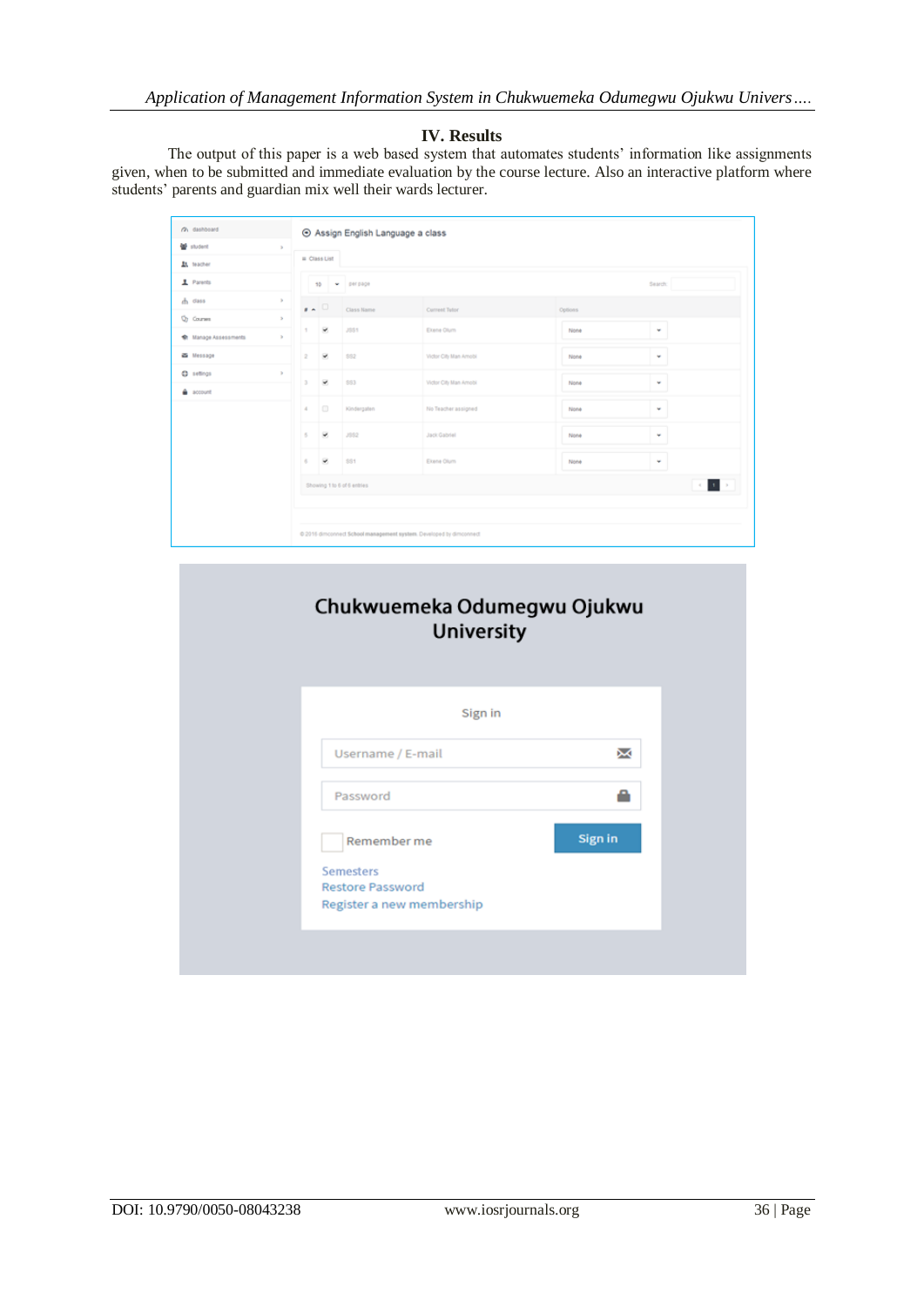| <b>@</b> Dashboard  |                                                                            |                                                             |
|---------------------|----------------------------------------------------------------------------|-------------------------------------------------------------|
|                     | $\mathbf{1}$<br>$\mathbf 1$<br><b>Students</b><br><b>Classes</b>           | $\mathbf{1}$<br>Lecturers                                   |
|                     | <b>▼</b> Student's leaderboard<br>P Lecturer's leaderboard                 |                                                             |
|                     |                                                                            |                                                             |
|                     | <b>O</b> News & Events<br>University Wide Quiz                             |                                                             |
|                     | SUG Week                                                                   |                                                             |
| Quick links         |                                                                            |                                                             |
|                     |                                                                            | $\Box$<br>Optimum Linkup<br>$\Theta$ Logs<br>$\frac{1}{25}$ |
|                     | Add Schedule<br>E Classes S                                                | $\propto$                                                   |
|                     | Subject <sup>*</sup>                                                       | $^\star$<br>Print: Retur                                    |
|                     | Day*<br>Monday<br><b>Edit Class Sch</b>                                    | $^\mathrm{v}$                                               |
|                     | $\pmb{\mathrm{v}}$<br>$^\ast$<br><b>Start Time</b><br>Day<br><b>Sunday</b> | Add                                                         |
|                     | $\overline{\phantom{a}}$<br>End Time <sup>*</sup><br>$^\ast$<br>Monday     | $\pm$<br>$\overline{\phantom{a}}$                           |
|                     | Add Schedule<br>Tuesday                                                    | Ξ                                                           |
|                     | Wednesday                                                                  | Ξ                                                           |
|                     | Thurusday                                                                  | Ξ                                                           |
|                     | Friday                                                                     |                                                             |
|                     |                                                                            |                                                             |
|                     | <b>E Classes Schedule</b>                                                  |                                                             |
|                     |                                                                            | Return<br>Print                                             |
| Edit Class Schedule |                                                                            |                                                             |
| Day                 | <b>Class Schedule</b>                                                      | Add                                                         |
| Sunday              |                                                                            | $\ddot{}$                                                   |
| Monday              |                                                                            | Ó                                                           |
| Tuesday             |                                                                            | $\ddot{\phantom{1}}$                                        |
| Wednesday           |                                                                            | $\begin{array}{c} \bullet \end{array}$                      |
| Thurusday           |                                                                            |                                                             |
| Friday              |                                                                            | $\begin{array}{c} + \\ + \end{array}$                       |
|                     |                                                                            |                                                             |

#### **V. Summary**

Management information system helps in analyzing, managing and making good decision in any sector. Effective organizing of students' concerned information in Chukwuemeka Odumegwu Ojukwu was handle in this paper. Information were stored in a MySQL database. It was also implemented with hypertext preprocessor, a web programming language and this was supported with object oriented analysis and design methodology. Since lecturers give immediate feedback to students' assignments when submitted, it minimizes fraud.The electronic marking of student assignments will save time, efforts and energy aswell as expenses.

## **VI. Conclusion**

Applying Students management System in COOU can reduce time and effort required in the process of management students' information, also the need for a large number of staff to carry out the functions of the system, where the management of this system needs to only one employee, furthermore it will help the administration of the university to speed decision-making, where this system has made it possible for the administration of the university to use real-time data when making decisions, which flows into the benefit of the university.